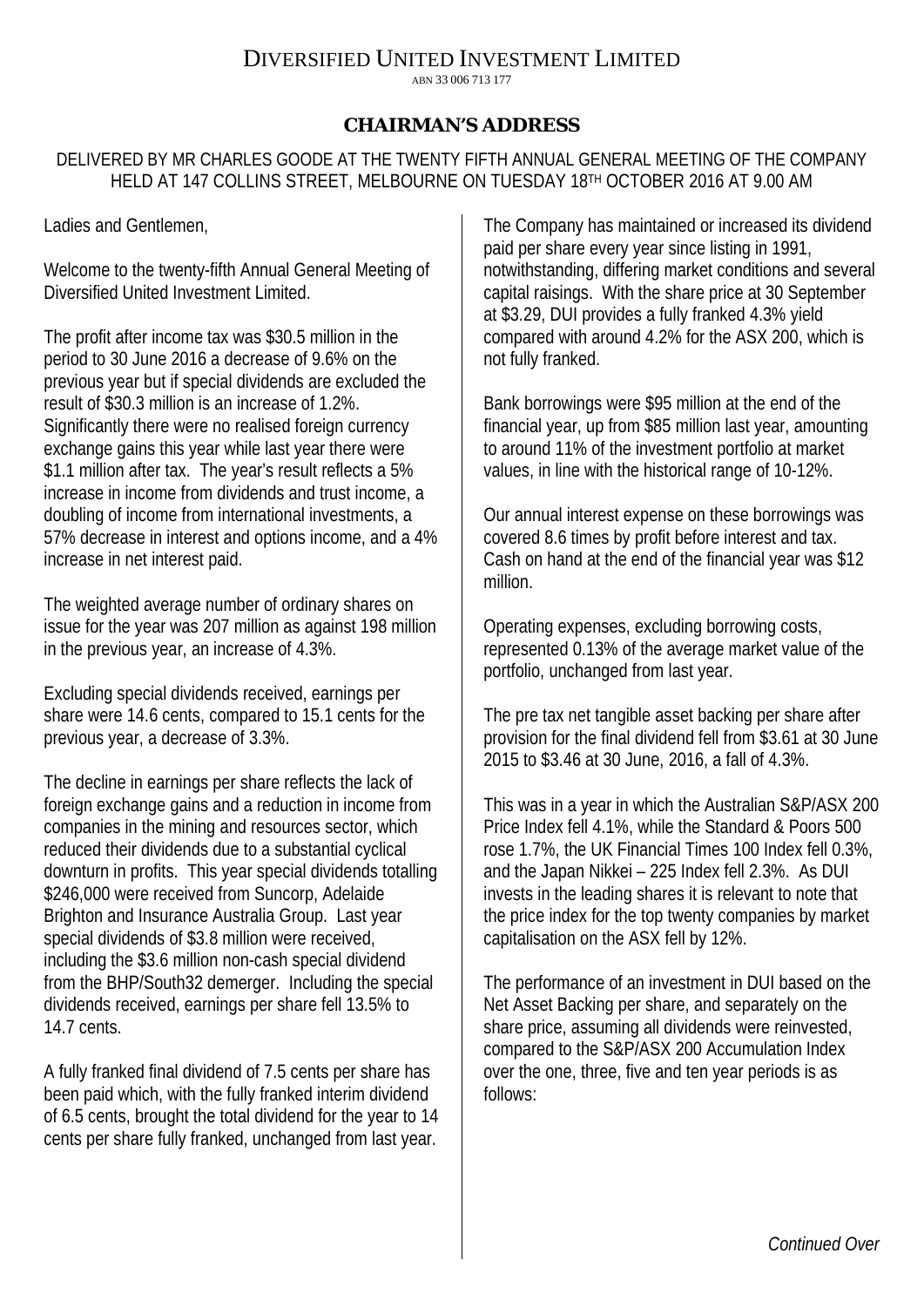| <b>DUI Net Asset</b> | <b>DUI Share</b> | <b>S&amp;P ASX 200</b> |
|----------------------|------------------|------------------------|
| <b>Backing</b>       | Price            | Accumulation           |
|                      |                  | <b>Index</b>           |
| % p.a.               | % p.a.           | % p.a.                 |
| 0.01                 | (2.73)           | 0.56                   |
| 7.60                 | 8.32             | 7.66                   |
| 7.75                 | 9.29             | 7.40                   |
| 5.05                 | 4.74             | 4.86                   |
|                      | Accumulation     | Accumulation           |

The 10 year compounded performance is 5.05% per annum, which is slightly ahead of the accumulation index of 4.86% per annum.

The Company's net asset backing accumulation performance is after tax and expenses and the impact of the Company's gearing, none of which is taken into account in the index. Furthermore the Company's dividends are fully franked, while the level of franking of the whole market is around 75-80%.

If the benefit of franking credits for shareholders who can fully utilise them is included, the Company's net asset accumulation return for the year was a rise of 1.8%, compared to the index rise of 2.1%.

Interest rates continued to decline during the year and interest rate sensitive sectors such as Real Estate Investment Trusts (REITS) and Utilities rose strongly. We have traditionally had less exposure in these less equity like sectors which provide lower franking levels.

On an accumulation basis, the ASX top 20 index fell 7% for the year. As a long term investor we have historically had a heavy weighting to the top 20 stocks given their leadership position and franked income.

In the latest year the Energy sector fell 22%, Financials fell 9%, Healthcare rose 22%, while the Property Trust and Utilities sectors both rose 25%. The Company's relative performance for the year was assisted by its positions in Healthcare and Industrials, but held back by its significant holdings in the top 20 sector, the overweight position in Energy and the underweight positions in Utilities and Property Trusts. In Australian dollar terms the international portfolio performed for the year broadly in line with the Australian index.

The Annual Report provides details of the investments of the Company at 30 June 2016 and 30 June 2015, and the proportion of the market value of the investment portfolio held in each company.

At 30 June 2016 we were 89% invested in 46 Australian listed companies or trusts, 10% in international equities and 1% in cash and short term receivables.

The largest 25 equity investments comprised 79% of the portfolio and the details are set out on page five of the Annual Report.

At 30 June the largest industry sectors were Financials and Insurance 37%, Healthcare 14%, Infrastructure and Transport 12%, Mining and Mining Services 8%, Energy 6%, Property 5% and International Equities 10%. Other Investments were 7% and cash on hand was 1%.

Turnover of the portfolio remains low. The average turnover of the portfolio (sales as a percentage of portfolio value) was 8% per annum over the last 5 years which means that on average we hold an investment for thirteen years.

Since 30 June we have allocated \$5 million each to two selected Small Cap managers, with good track records and reasonable fees. They are Colonial First State Wholesale Investment Small Companies Core Fund and Realindex Australian Small Companies Fund. We intend over the next 6 months to allocate up to another \$10 million in total to these two managers. That will bring the allocation to the small caps sector to \$20 million, or around 2.3% of the portfolio, but over time we may allocate up to 5% of the portfolio in this way to this sector. The Board sees advantages to shareholders in diversifying the portfolio away from the top 100 stocks which the directors follow by using carefully selected and monitored managers in this sector. This will avoid the risks and costs of the Company analysing and selecting its own Small Cap companies, and gain better access to Small Cap IPO's and placements. As with our move into low cost managed international investments last year this adds further diversification to our portfolio.

Also since the end of the financial year, we have reduced our holdings in South32 and Medibank Private and disposed of our Asciano holding via takeover. We have added to our holdings in Commonwealth Bank, Lend Lease, Sydney Airport and AMP.